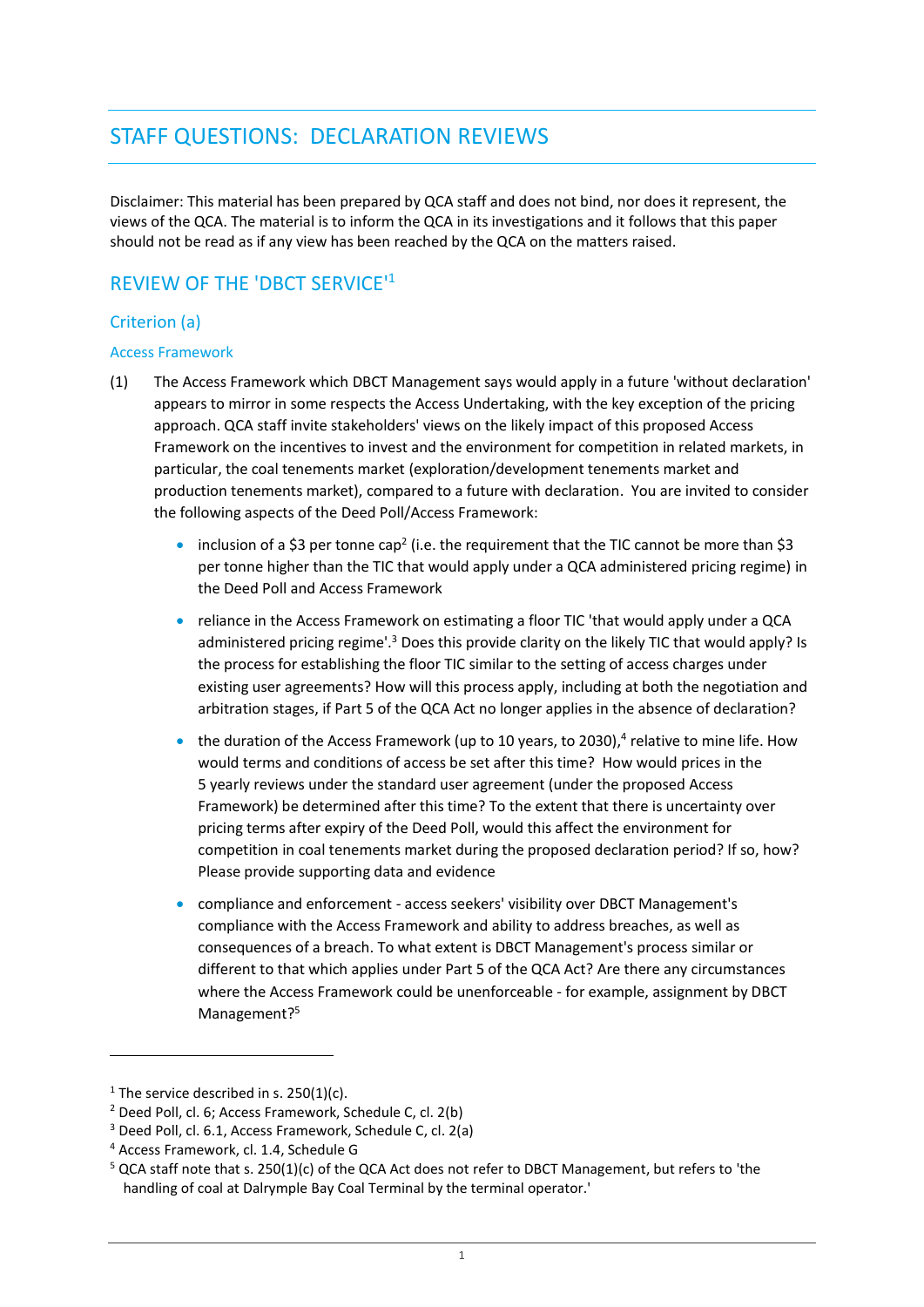#### Would different pricing terms or other terms have a material effect on the environment for competition?

- (2) What factors influence a decision to invest in the market for exploration/development coal tenements and for production tenements? What impact, if any, would uncertainty about terms and conditions of access over the life of a mine have on investment decisions? Please provide evidence where possible.
- (3) DBCT Management has indicated that the terminal is currently fully contracted and there is an access queue for expansion capacity beyond 102 mtpa. <sup>6</sup> What are the implications of this? Can users (existing and potential) acquire coal tenements by purchasing tenement rights from access seekers in the queue? Would the pricing terms between existing users and potential users over the expected life of a mine affect their relative ability to acquire coal tenements and would that affect the environment for competition in the coal tenements market?

### Criterion (b)

#### Is the access queue a reliable forecast of demand for terminal services at DBCT?

(4) To what extent should an access queue at DBCT Management be viewed as a reliable forecast of demand for terminal services at DBCT? If it is not, why not?

In asking this question, staff are not focussing on whether DBCT Management's queue correctly reflects the relevant access seekers and their requests for capacity in different years. Rather, the focus of staff's question is on the rights and obligations of DBCT Management and access seekers in respect of the queue and the nature of the incentives of access seekers to participate in such a queue and to provide an accurate estimate of their demand.

## REVIEW OF THE 'QUEENSLAND RAIL SERVICE'<sup>7</sup>

### Criterion (a)

#### Road vs rail

 $\overline{a}$ 

- (5) Stakeholders are invited to comment on the extent to which the provision of below-rail services to freight operators by Queensland Rail is constrained by competition from road transport, as outlined by Queensland Rail in its submission. QCA staff invite views on:
	- (a) the nature of the freight task on the North Coast Line, and the extent to which it is segmented
	- (b) examples of competition between road and rail on any of the Queensland Rail systems including details, such as type of freight (e.g. bulk, containerised), industry (e.g. agriculture, coal, minerals), distance travelled, and frequency of services
	- (c) the extent to which countervailing power constrains Queensland Rail in its provision of below-rail services to freight operators.

#### Market power and spare capacity on the network.

(6) Noting that Queensland Rail is not a rail freight operator and that there is excess capacity on Queensland Rail's below-rail network<sup>8</sup>, QCA staff invite stakeholders' views on whether Queensland Rail has an ability or incentive to exercise market power, including whether:

<sup>6</sup> DBCTM submission, March 2019, p. 77.

 $<sup>7</sup>$  The service described in s. 250(1)(b).</sup>

<sup>&</sup>lt;sup>8</sup> See for example, Queensland Rail's submission on the QCA's draft recommendation, March 2019, pp. 15-16.